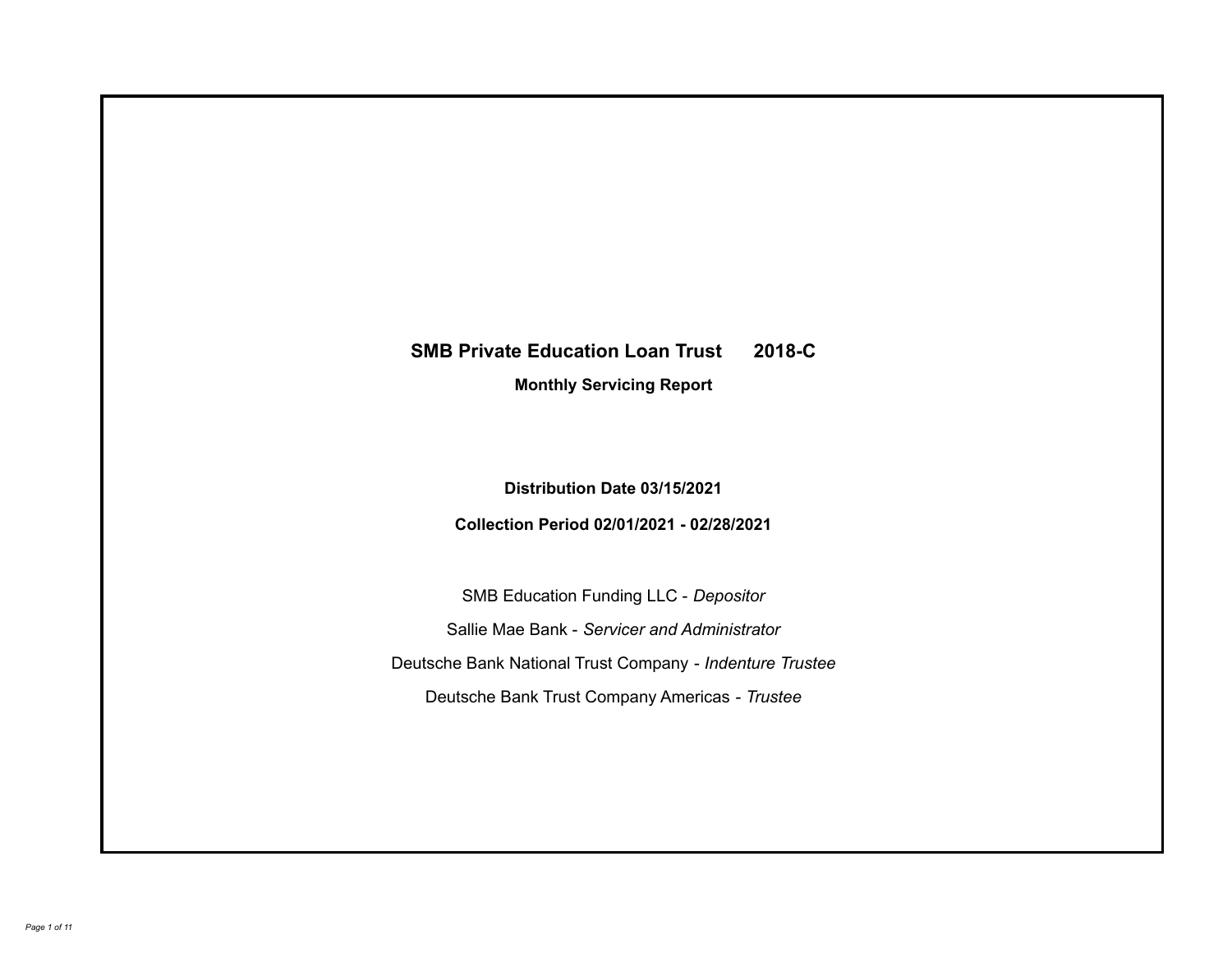A

| A         | <b>Student Loan Portfolio Characteristics</b>   |                   | <b>Settlement Date</b><br>09/19/2018 | 01/31/2021       | 02/28/2021       |
|-----------|-------------------------------------------------|-------------------|--------------------------------------|------------------|------------------|
|           | <b>Principal Balance</b>                        |                   | \$557,492,029.76                     | \$391,296,981.73 | \$384,056,783.56 |
|           | Interest to be Capitalized Balance              |                   | 38,025,828.51                        | 23,651,155.40    | 23, 153, 793. 14 |
|           | Pool Balance                                    |                   | \$595,517,858.27                     | \$414,948,137.13 | \$407,210,576.70 |
|           |                                                 |                   |                                      |                  |                  |
|           | Weighted Average Coupon (WAC)                   |                   | 9.62%<br>137.72                      | 8.29%<br>130.98  | 8.21%<br>130.76  |
|           | Weighted Average Remaining Term                 |                   | 48,318                               | 34,254           | 33,675           |
|           | Number of Loans                                 |                   | 46,914                               | 33,350           | 32,789           |
|           | Number of Borrowers<br>Pool Factor              |                   |                                      | 0.696785380      | 0.683792385      |
|           | Since Issued Total Constant Prepayment Rate (1) |                   |                                      | 12.28%           | 12.36%           |
|           |                                                 |                   |                                      |                  |                  |
|           |                                                 |                   |                                      |                  |                  |
| B         | <b>Debt Securities</b>                          | <b>Cusip/Isin</b> | 02/16/2021                           |                  | 03/15/2021       |
|           | A <sub>2</sub> A                                | 78449QAB3         | \$181,636,793.64                     |                  | \$177,750,266.72 |
|           | A2B                                             | 78449QAC1         | \$89,574,309.21                      |                  | \$87,657,665.80  |
|           | В                                               | 78449QAD9         | \$40,000,000.00                      |                  | \$40,000,000.00  |
|           |                                                 |                   |                                      |                  |                  |
| ${\bf C}$ | <b>Certificates</b>                             | <b>Cusip/Isin</b> | 02/16/2021                           |                  | 03/15/2021       |
|           | Residual                                        | 78449Q107         | \$100,000.00                         |                  | \$100,000.00     |
|           |                                                 |                   |                                      |                  |                  |
| D         | <b>Account Balances</b>                         |                   | 02/16/2021                           |                  | 03/15/2021       |
|           | Reserve Account Balance                         |                   | \$1,508,827.00                       |                  | \$1,508,827.00   |
|           |                                                 |                   |                                      |                  |                  |
| E         | <b>Asset / Liability</b>                        |                   | 02/16/2021                           |                  | 03/15/2021       |
|           | Overcollateralization Percentage                |                   | 25.00%                               |                  | 25.00%           |

Specified Overcollateralization Amount

Actual Overcollateralization Amount \$103,737,034.28

(1) For additional information, see 'Since Issued CPR Methodology' found on page 11 of this report.

\$101,802,644.18 \$101,802,644.18

\$103,737,034.28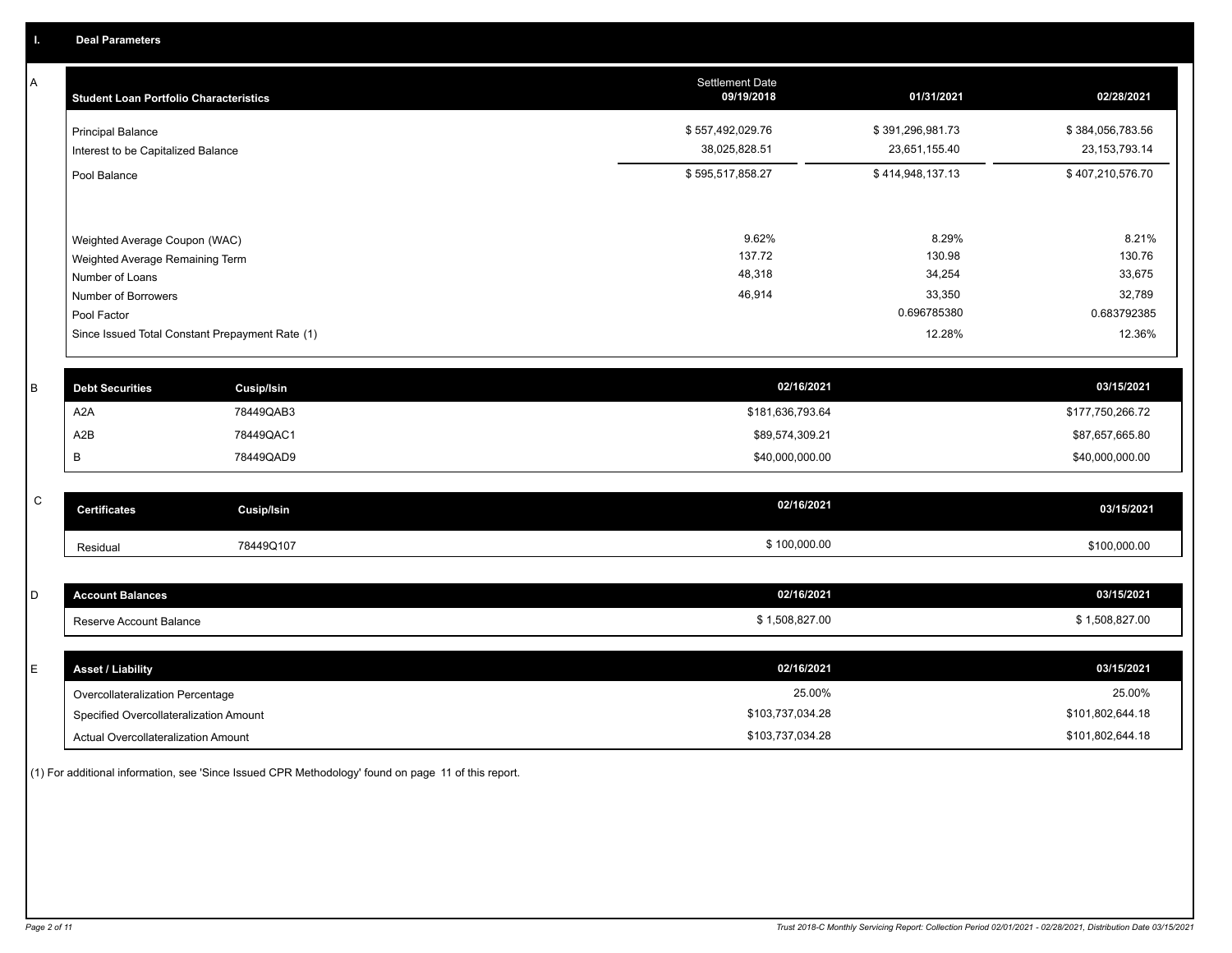| Α | <b>Student Loan Principal Receipts</b>                           |                |
|---|------------------------------------------------------------------|----------------|
|   | <b>Borrower Principal</b>                                        | 7,954,346.21   |
|   | <b>Consolidation Activity Principal</b>                          | 0.00           |
|   | Seller Principal Reimbursement                                   | 0.00           |
|   | Servicer Principal Reimbursement                                 | 0.00           |
|   | Delinquent Principal Purchases by Servicer                       | 0.00           |
|   | <b>Other Principal Deposits</b>                                  | 39,895.77      |
|   | <b>Total Principal Receipts</b>                                  | \$7,994,241.98 |
| В | <b>Student Loan Interest Receipts</b>                            |                |
|   | <b>Borrower Interest</b>                                         | 1,902,423.52   |
|   | <b>Consolidation Activity Interest</b>                           | 0.00           |
|   | Seller Interest Reimbursement                                    | 0.00           |
|   | Servicer Interest Reimbursement                                  | 0.00           |
|   | Delinquent Interest Purchases by Servicer                        | 0.00           |
|   | Other Interest Deposits                                          | 2,874.73       |
|   | <b>Total Interest Receipts</b>                                   | \$1,905,298.25 |
| C | <b>Recoveries on Realized Losses</b>                             | \$64,132.36    |
| D | <b>Investment Income</b>                                         | \$201.26       |
| Е | <b>Funds Borrowed from Next Collection Period</b>                | \$0.00         |
| F | <b>Funds Repaid from Prior Collection Period</b>                 | \$0.00         |
| G | <b>Loan Sale or Purchase Proceeds</b>                            | \$0.00         |
| н | Initial Deposits to Distribution Account                         | \$0.00         |
|   | <b>Excess Transferred from Other Accounts</b>                    | \$0.00         |
| J | <b>Borrower Benefit Reimbursements</b>                           | \$0.00         |
| Κ | <b>Other Deposits</b>                                            | \$0.00         |
| L | <b>Other Fees Collected</b>                                      | \$0.00         |
| M | <b>AVAILABLE FUNDS</b>                                           | \$9,963,873.85 |
| N | Non-Cash Principal Activity During Collection Period             | \$754,043.81   |
| O | Aggregate Purchased Amounts by the Depositor, Servicer or Seller | \$42,770.50    |
|   |                                                                  |                |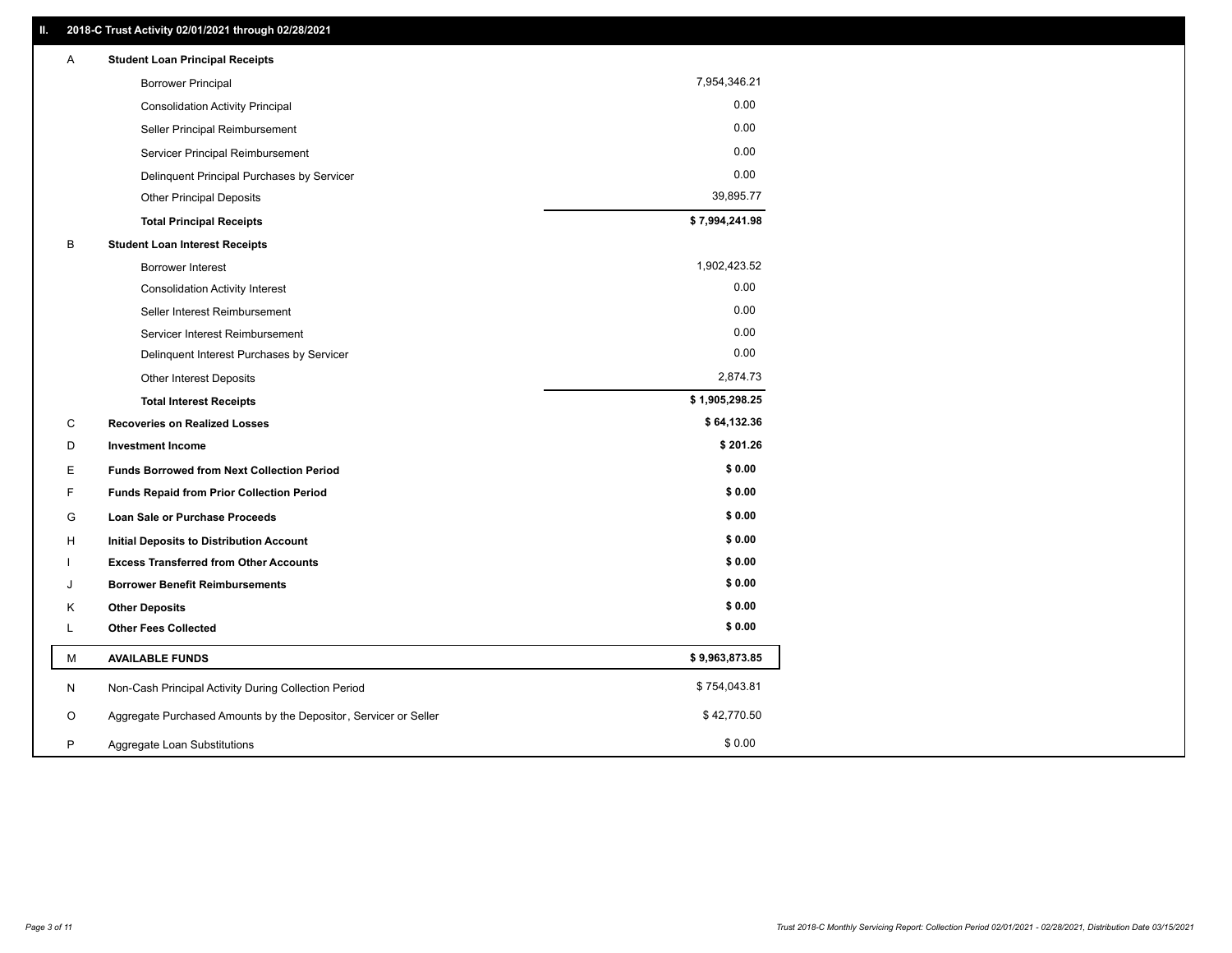|                   | <b>Loans by Repayment Status</b> |                          |            |                                                           |                |                            |                          |         |                                                           |                |                            |
|-------------------|----------------------------------|--------------------------|------------|-----------------------------------------------------------|----------------|----------------------------|--------------------------|---------|-----------------------------------------------------------|----------------|----------------------------|
|                   |                                  |                          | 02/28/2021 |                                                           | 01/31/2021     |                            |                          |         |                                                           |                |                            |
|                   |                                  | <b>Wtd Avg</b><br>Coupon | # Loans    | Principal and<br><b>Interest Accrued</b><br>to Capitalize | % of Principal | % of Loans in<br>Repay (1) | <b>Wtd Avg</b><br>Coupon | # Loans | Principal and<br><b>Interest Accrued</b><br>to Capitalize | % of Principal | % of Loans in<br>Repay (1) |
| INTERIM:          | IN SCHOOL                        | 9.44%                    | 2,563      | \$40,019,051.41                                           | 9.828%         | $-$ %                      | 9.50%                    | 2,731   | \$41,968,335.38                                           | 10.114%        | $-$ %                      |
|                   | GRACE                            | 9.43%                    | 676        | \$10,167,720.94                                           | 2.497%         | $-$ %                      | 9.53%                    | 675     | \$10,408,884.13                                           | 2.508%         | $-$ %                      |
|                   | <b>DEFERMENT</b>                 | 8.80%                    | 2,122      | \$28,502,693.92                                           | 6.999%         | $-$ %                      | 8.89%                    | 2,007   | \$26,461,660.76                                           | 6.377%         | $-$ %                      |
| <b>REPAYMENT:</b> | <b>CURRENT</b>                   | 7.93%                    | 26,724     | \$304,112,715.30                                          | 74.682%        | 92.570%                    | 8.01%                    | 27,104  | \$308,911,517.78                                          | 74.446%        | 91.908%                    |
|                   | 31-60 DAYS DELINQUENT            | 8.87%                    | 322        | \$4,689,029.40                                            | 1.151%         | 1.427%                     | 8.79%                    | 360     | \$5,274,838.95                                            | 1.271%         | 1.569%                     |
|                   | 61-90 DAYS DELINQUENT            | 8.52%                    | 171        | \$2,376,968.13                                            | 0.584%         | 0.724%                     | 8.44%                    | 159     | \$2,495,911.28                                            | 0.601%         | 0.743%                     |
|                   | > 90 DAYS DELINQUENT             | 8.86%                    | 95         | \$1,699,681.52                                            | 0.417%         | 0.517%                     | 9.02%                    | 112     | \$1,722,805.39                                            | 0.415%         | 0.513%                     |
|                   | FORBEARANCE                      | 8.39%                    | 1,002      | \$15,642,716.08                                           | 3.841%         | 4.762%                     | 8.52%                    | 1,106   | \$17,704,183.46                                           | 4.267%         | 5.267%                     |
| <b>TOTAL</b>      |                                  |                          | 33,675     | \$407,210,576.70                                          | 100.00%        | 100.00%                    |                          | 34,254  | \$414,948,137.13                                          | 100.00%        | 100.00%                    |

Percentages may not total 100% due to rounding \*

1 Loans classified in "Repayment" include any loan for which interim interest only, \$25 fixed payments or full principal and interest payments are due.

|                 |                                                                                                                              | <b>Loans by Borrower Status</b> |            |                                                           |                |                                |                          |         |                                                                  |                |                                |
|-----------------|------------------------------------------------------------------------------------------------------------------------------|---------------------------------|------------|-----------------------------------------------------------|----------------|--------------------------------|--------------------------|---------|------------------------------------------------------------------|----------------|--------------------------------|
|                 |                                                                                                                              |                                 | 02/28/2021 |                                                           |                | 01/31/2021                     |                          |         |                                                                  |                |                                |
|                 |                                                                                                                              | <b>Wtd Avg</b><br>Coupon        | # Loans    | Principal and<br><b>Interest Accrued</b><br>to Capitalize | % of Principal | % of Loans in<br>P&I Repay (2) | <b>Wtd Avg</b><br>Coupon | # Loans | <b>Principal and</b><br><b>Interest Accrued</b><br>to Capitalize | % of Principal | % of Loans in<br>P&I Repay (2) |
| <b>INTERIM:</b> | IN SCHOOL                                                                                                                    | 8.94%                           | 5,022      | \$76,641,493.02                                           | 18.821%        | $-$ %                          | 9.02%                    | 5,355   | \$80,641,979.43                                                  | 19.434%        | $-$ %                          |
|                 | <b>GRACE</b>                                                                                                                 | 8.97%                           | 1,297      | \$19,083,227.21                                           | 4.686%         | $-$ %                          | 8.98%                    | 1,255   | \$19,066,563.00                                                  | 4.595%         | $-$ %                          |
|                 | <b>DEFERMENT</b>                                                                                                             | 8.47%                           | 3,925      | \$50,261,241.17                                           | 12.343%        | $-$ %                          | 8.54%                    | 3,709   | \$46,869,341.33                                                  | 11.295%        | $-$ %                          |
| P&I REPAYMENT:  | <b>CURRENT</b>                                                                                                               | 7.84%                           | 21,866     | \$237,177,187.07                                          | 58.244%        | 90.794%                        | 7.92%                    | 22,233  | \$241,727,555.69                                                 | 58.255%        | 90.072%                        |
|                 | 31-60 DAYS DELINQUENT                                                                                                        | 8.85%                           | 309        | \$4,520,373.20                                            | 1.110%         | 1.730%                         | 8.76%                    | 336     | \$4,925,776.53                                                   | 1.187%         | 1.835%                         |
|                 | 61-90 DAYS DELINQUENT                                                                                                        | 8.40%                           | 163        | \$2,212,565.41                                            | 0.543%         | 0.847%                         | 8.40%                    | 153     | \$2,367,614.27                                                   | 0.571%         | 0.882%                         |
|                 | > 90 DAYS DELINQUENT                                                                                                         | 8.88%                           | 91         | \$1,671,773.54                                            | 0.411%         | 0.640%                         | 9.00%                    | 107     | \$1,645,123.42                                                   | 0.396%         | 0.613%                         |
|                 | <b>FORBEARANCE</b>                                                                                                           | 8.39%                           | 1,002      | \$15,642,716.08                                           | 3.841%         | 5.988%                         | 8.52%                    | 1,106   | \$17,704,183.46                                                  | 4.267%         | 6.597%                         |
| <b>TOTAL</b>    | Percentages may not total 100% due to rounding                                                                               |                                 | 33,675     | \$407,210,576.70                                          | 100.00%        | 100.00%                        |                          | 34,254  | \$414,948,137.13                                                 | 100.00%        | 100.00%                        |
|                 | 2 Loans classified in "P&I Repayment" includes only those loans for which scheduled principal and interest payments are due. |                                 |            |                                                           |                |                                |                          |         |                                                                  |                |                                |

To conform with company standard reporting these sections now include Princial and Interest Accrued to Capitalize .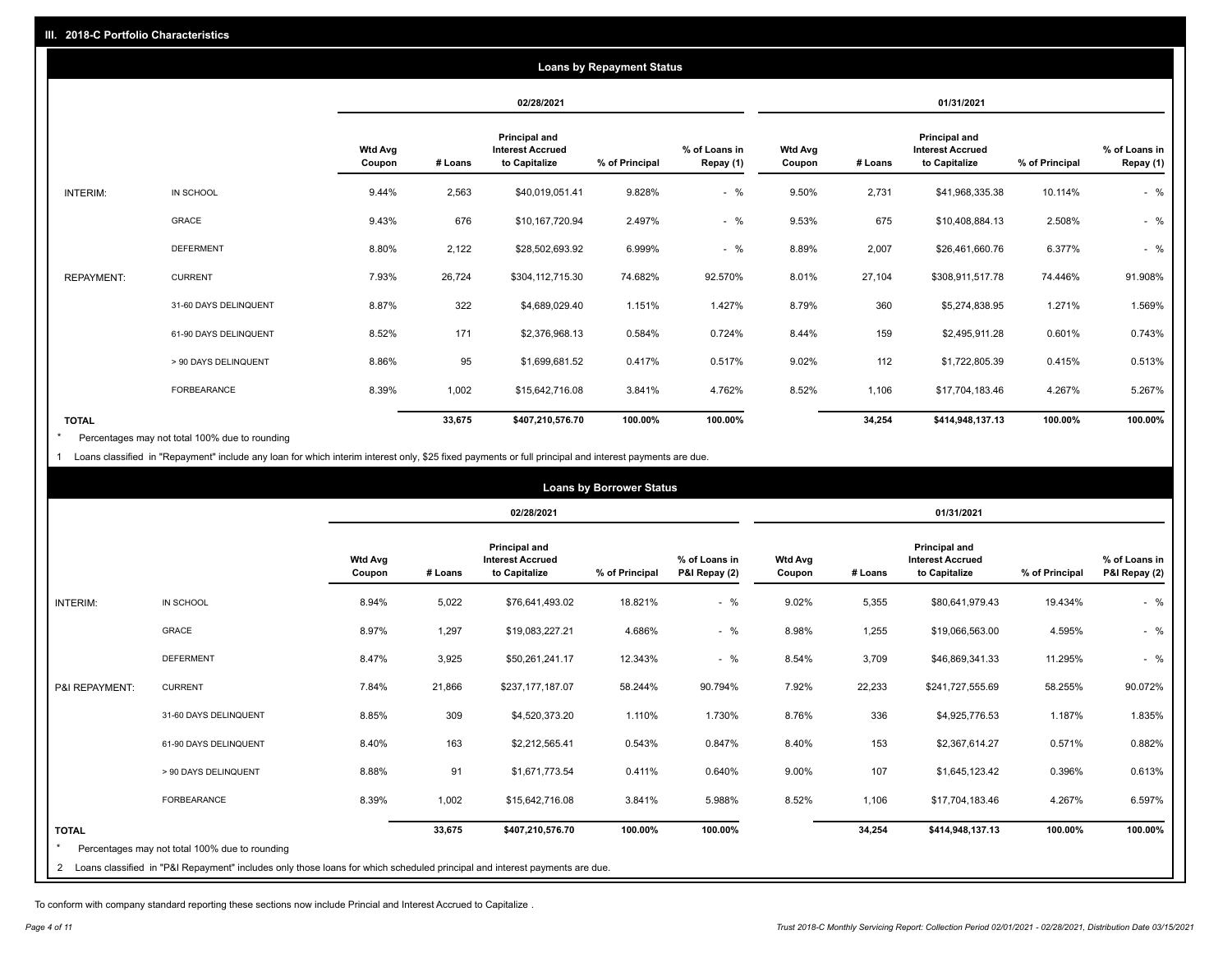|                                                                                                  | 2/28/2021        | 1/31/2021        |
|--------------------------------------------------------------------------------------------------|------------------|------------------|
| Pool Balance                                                                                     | \$407,210,576.70 | \$414,948,137.13 |
| Total # Loans                                                                                    | 33,675           | 34,254           |
| Total # Borrowers                                                                                | 32,789           | 33,350           |
| Weighted Average Coupon                                                                          | 8.21%            | 8.29%            |
| Weighted Average Remaining Term                                                                  | 130.76           | 130.98           |
| Percent of Pool - Cosigned                                                                       | 93.3%            | 93.2%            |
| Percent of Pool - Non Cosigned                                                                   | 6.7%             | 6.8%             |
| Borrower Interest Accrued for Period                                                             | \$2,433,763.16   | \$2,756,659.79   |
| Outstanding Borrower Interest Accrued                                                            | \$26,216,665.09  | \$26,960,942.82  |
| Gross Principal Realized Loss - Periodic *                                                       | \$476,561.48     | \$519,357.80     |
| Gross Principal Realized Loss - Cumulative *                                                     | \$11,391,262.37  | \$10,914,700.89  |
| Recoveries on Realized Losses - Periodic                                                         | \$64,132.36      | \$55,609.34      |
| Recoveries on Realized Losses - Cumulative                                                       | \$1,186,269.40   | \$1,122,137.04   |
| Net Losses - Periodic                                                                            | \$412,429.12     | \$463,748.46     |
| Net Losses - Cumulative                                                                          | \$10,204,992.97  | \$9,792,563.85   |
| Non-Cash Principal Activity - Capitalized Interest                                               | \$1,231,444.33   | \$780,302.93     |
| Since Issued Total Constant Prepayment Rate (CPR) (1)                                            | 12.36%           | 12.28%           |
| <b>Loan Substitutions</b>                                                                        | \$0.00           | \$0.00           |
| <b>Cumulative Loan Substitutions</b>                                                             | \$0.00           | \$0.00           |
| <b>Unpaid Servicing Fees</b>                                                                     | \$0.00           | \$0.00           |
| <b>Unpaid Administration Fees</b>                                                                | \$0.00           | \$0.00           |
| <b>Unpaid Carryover Servicing Fees</b>                                                           | \$0.00           | \$0.00           |
| Note Interest Shortfall                                                                          | \$0.00           | \$0.00           |
| Loans in Modification                                                                            | \$19,512,462.80  | \$19,407,981.03  |
| % of Loans in Modification as a % of Loans in Repayment (P&I)                                    | 7.95%            | 7.74%            |
|                                                                                                  |                  |                  |
| % Annualized Gross Principal Realized Loss - Periodic as a %<br>of Loans in Repayment (P&I) * 12 | 2.33%            | 2.49%            |
| % Gross Principal Realized Loss - Cumulative as a % of<br>Original Pool Balance                  | 1.91%            | 1.83%            |

\* In accordance with the Servicer's current policies and procedures, after September 1, 2017 loans subject to bankruptcy claims generally will not be reported as a charged- off unless and until they are delinquent for 120

(1) For additional information, see 'Since Issued CPR Methodology' found on page 11 of this report.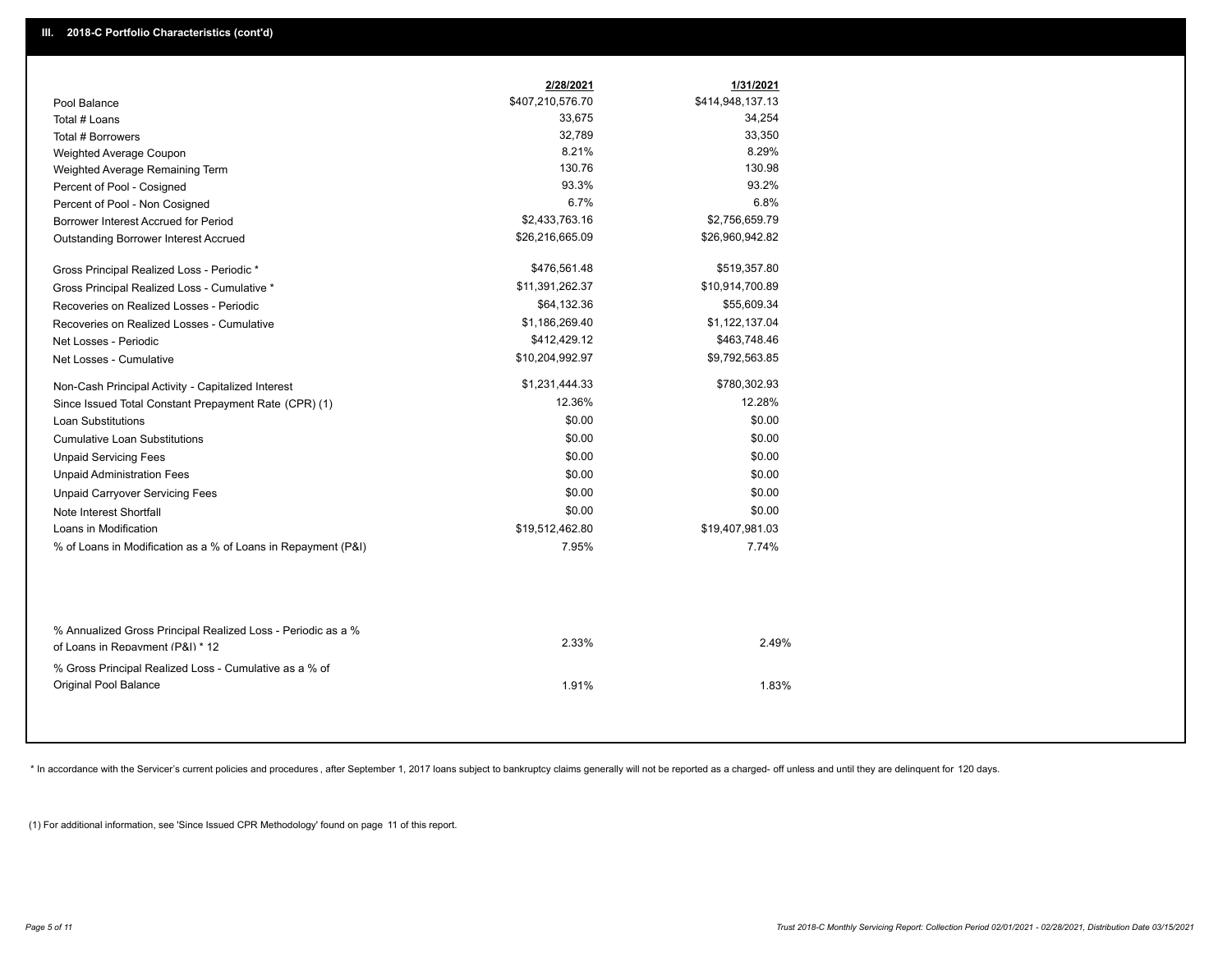#### **Loan Program**  A

|                                    | Weighted<br>Average | # LOANS     | <b>\$ AMOUNT</b> | $%$ *    |
|------------------------------------|---------------------|-------------|------------------|----------|
| - Smart Option Interest-Only Loans | 7.10%               | 7,885       | \$69,878,170.08  | 17.160%  |
| - Smart Option Fixed Pay Loans     | 8.23%               | 8,350       | \$122,480,350.96 | 30.078%  |
| - Smart Option Deferred Loans      | 8.57%               | 17.440      | \$214,852,055.66 | 52.762%  |
| - Other Loan Programs              | $0.00\%$            | $\mathbf 0$ | \$0.00           | 0.000%   |
| <b>Total</b>                       | 8.21%               | 33,675      | \$407,210,576.70 | 100.000% |

\* Percentages may not total 100% due to rounding

B

C

**Index Type**

|                       | Weighted<br>Average | # LOANS | <b>\$ AMOUNT</b> | $%$ *     |
|-----------------------|---------------------|---------|------------------|-----------|
| - Fixed Rate Loans    | 9.16%               | 10,793  | \$140,261,838.69 | 34.445%   |
| - LIBOR Indexed Loans | 7.72%               | 22,882  | \$266,948,738.01 | 65.555%   |
| - Other Index Rates   | $0.00\%$            |         | \$0.00           | $0.000\%$ |
| <b>Total</b>          | 8.21%               | 33,675  | \$407,210,576.70 | 100.000%  |

\* Percentages may not total 100% due to rounding

# **Weighted Average Recent FICO**

| (2)<br>Wtd Avg Recent FICO Band | # LOANS | <b>S AMOUNT</b>  | $\frac{9}{6}$ * |
|---------------------------------|---------|------------------|-----------------|
| 0 - 639                         | 2,036   | \$23,489,934.13  | 5.768%          |
| 640 - 669                       | 1,973   | \$22,883,618.34  | 5.620%          |
| 670 - 699                       | 3,552   | \$44,274,822.61  | 10.873%         |
| 700 - 739                       | 7,219   | \$90,556,016.87  | 22.238%         |
| $740 +$                         | 18,894  | \$226,002,836.11 | 55.500%         |
| $N/A$ <sub>(1)</sub>            |         | \$3,348.64       | 0.001%          |
| <b>Total</b>                    | 33,675  | \$407,210,576.70 | 100.000%        |
|                                 |         |                  |                 |

To conform with company standard reporting these sections now include Princial and Interest Accrued to Capitalize .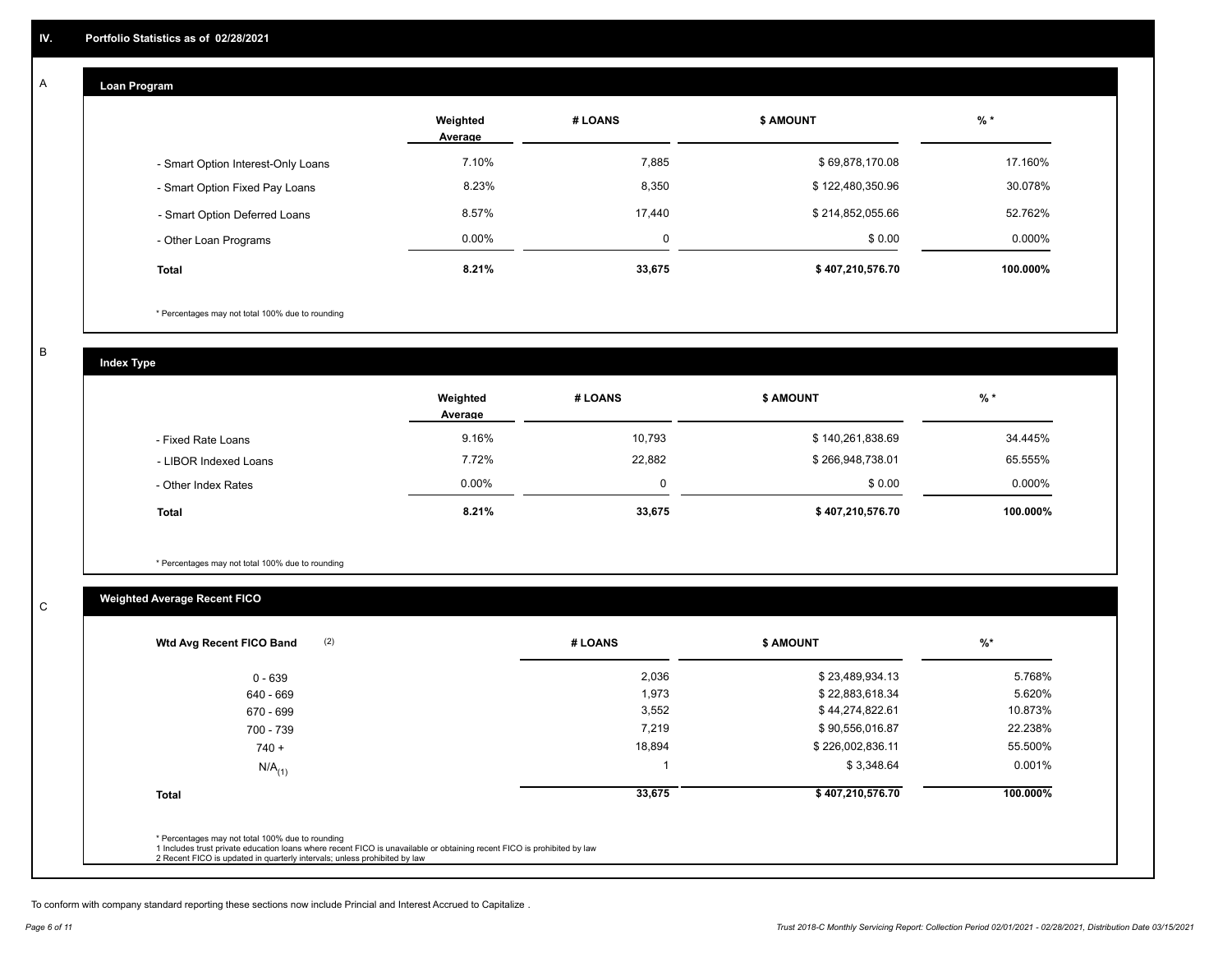| V. |       | 2018-C Reserve Account and Principal Distribution Calculations                       |                  |  |
|----|-------|--------------------------------------------------------------------------------------|------------------|--|
| А. |       | <b>Reserve Account</b>                                                               |                  |  |
|    |       | Specified Reserve Account Balance                                                    | \$1,508,827.00   |  |
|    |       | <b>Actual Reserve Account Balance</b>                                                | \$1,508,827.00   |  |
| В. |       | <b>Principal Distribution Amount</b>                                                 |                  |  |
|    | i.    | <b>Class A Notes Outstanding</b>                                                     | \$271,211,102.85 |  |
|    | ii.   | Pool Balance                                                                         | \$407,210,576.70 |  |
|    | iii.  | First Priority Principal Distribution Amount (i - ii)                                | \$0.00           |  |
|    |       | Class A and B Notes Outstanding                                                      | \$311,211,102.85 |  |
|    | iv.   |                                                                                      |                  |  |
|    | ν.    | First Priority Principal Distribution Amount                                         | \$0.00           |  |
|    | vi.   | Pool Balance                                                                         | \$407,210,576.70 |  |
|    | vii.  | Specified Overcollateralization Amount                                               | \$101,802,644.18 |  |
|    | viii. | Regular Principal Distribution Amount (if (iv > 0, (iv - v) - (vi - vii))            | \$5,803,170.33   |  |
|    | ix.   | Pool Balance                                                                         | \$407,210,576.70 |  |
|    | х.    | 10% of Initial Pool Balance                                                          | \$59,551,785.83  |  |
|    | xi.   | First Priority Principal Distribution Amount                                         | \$0.00           |  |
|    | xii.  | Regular Principal Distribution Amount                                                | \$5,803,170.33   |  |
|    | xiii. | Available Funds (after payment of waterfall items A through I)                       | \$3,150,794.65   |  |
|    |       | xiv. Additional Principal Distribution Amount (if(vi <= x,min(xiii, vi - xi - xii))) | \$0.00           |  |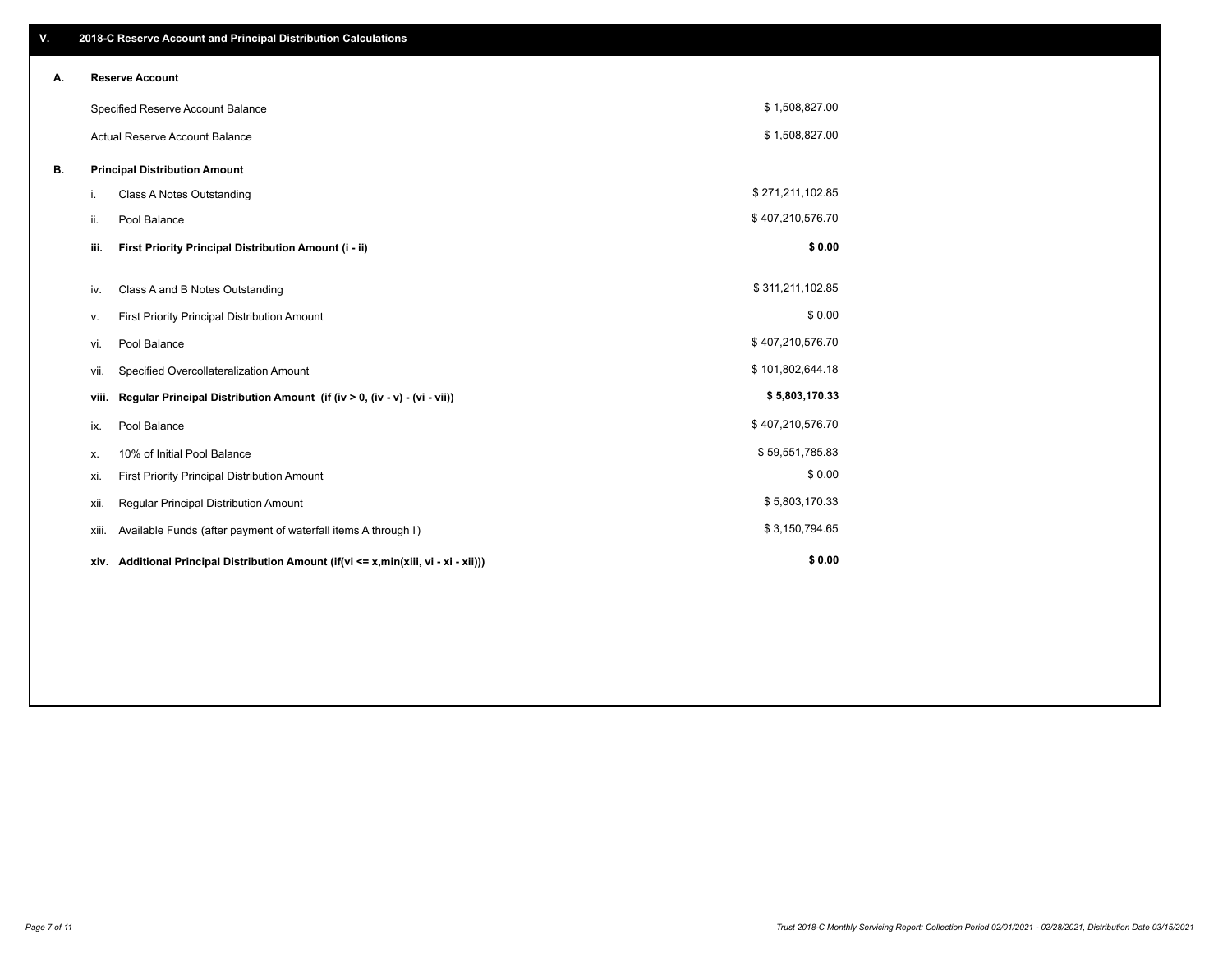|    |                                                         | Paid           | <b>Funds Balance</b> |
|----|---------------------------------------------------------|----------------|----------------------|
|    | <b>Total Available Funds</b>                            |                | \$9,963,873.85       |
| A  | <b>Trustee Fees</b>                                     | \$0.00         | \$9,963,873.85       |
| В  | <b>Servicing Fees</b>                                   | \$260,864.65   | \$9,703,009.20       |
| C  | i. Administration Fees                                  | \$8,333.00     | \$9,694,676.20       |
|    | ii. Unreimbursed Administrator Advances plus any Unpaid | \$0.00         | \$9,694,676.20       |
| D  | Class A Noteholders Interest Distribution Amount        | \$607,377.89   | \$9,087,298.31       |
| E. | First Priority Principal Payment                        | \$0.00         | \$9,087,298.31       |
| F. | Class B Noteholders Interest Distribution Amount        | \$133,333.33   | \$8,953,964.98       |
| G  | <b>Reinstatement Reserve Account</b>                    | \$0.00         | \$8,953,964.98       |
| H  | Regular Principal Distribution                          | \$5,803,170.33 | \$3,150,794.65       |
|    | <b>Carryover Servicing Fees</b>                         | \$0.00         | \$3,150,794.65       |
| J  | Additional Principal Distribution Amount                | \$0.00         | \$3,150,794.65       |
| Κ  | Unpaid Expenses of Trustee                              | \$0.00         | \$3,150,794.65       |
| L  | Unpaid Expenses of Administrator                        | \$0.00         | \$3,150,794.65       |
| М  | Remaining Funds to the Residual Certificateholders      | \$3,150,794.65 | \$0.00               |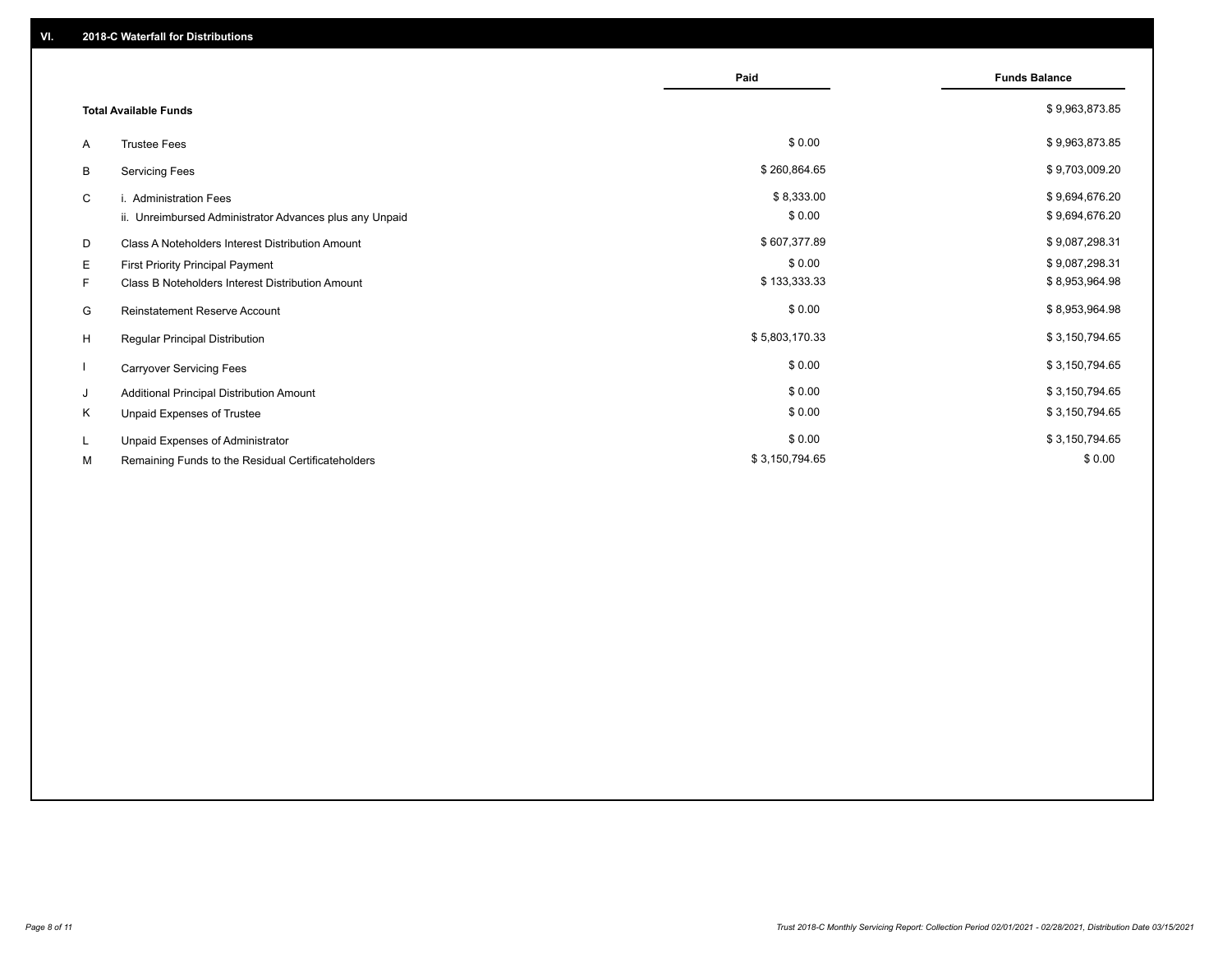# Ending Balance Factor Paydown Factor 0.017746698 0.017746698 0.000000000 Ending Principal Balance \$ 177,750,266.72 \$ \$87,657,665.80 \$ \$87,657,665.80 \$40,000,000.00 Principal Paid \$3,886,526.92 \$ 1,916,643.41 \$ - \$ - \$ - \$ - Interest Shortfall \$ 549,451.30 \$ 57,926.59 \$ 133,333.33 Interest Paid Total Interest Due \$ 5133,333.33 \$ \$133,333.33 \$ \$49,451.30 \$ \$57,926.59 \$ \$57,926.59 \$ \$133,333.33 \$ - \$ - \$ - Interest Shortfall from Prior Period Plus Accrued Interest Current Interest Due \$ 549,451.30 \$ 57,926.59 \$ 133,333.33 Accrued Interest Factor 0.003025000 0.000646688 0.003333333 Interest Rate\* 3.63000% 0.86225% 4.00000% Daycount Fraction 0.08333333 0.07500000 0.08333333 Accrual Period End 3/15/2021 3/15/2021 3/15/2021 Accrual Period Begin 2/15/2021 2/16/2021 2/15/2021 Record Date (Days Prior to Distribution) **1 NEW YORK BUSINESS DAY** 1 NEW YORK BUSINESS DAY 1 NEW YORK BUSINESS DAY Spread/Fixed Rate 3.63% 0.75% 4.00% Index FIXED LIBOR FIXED Beginning Balance \$ 181,636,793.64 \$ \$ 89,574,309.21 \$ \$ \$ \$ \$ \$ \$ \$ \$ 40,000,000.00 \$ \$ 40,000,000.00 \$ \$ 40,000,000 Cusip/Isin 78449QAB3 78449QAC1 78449QAD9 **A2A A2B B** 0.811645054 0.811645054 1.000000000 **Distribution Amounts**

\* Pay rates for Current Distribution. For the interest rates applicable to the next distribution date, please see https://www.salliemae.com/about/investors/data/SMBabrate.txt.

**VII. 2018-C Distributions**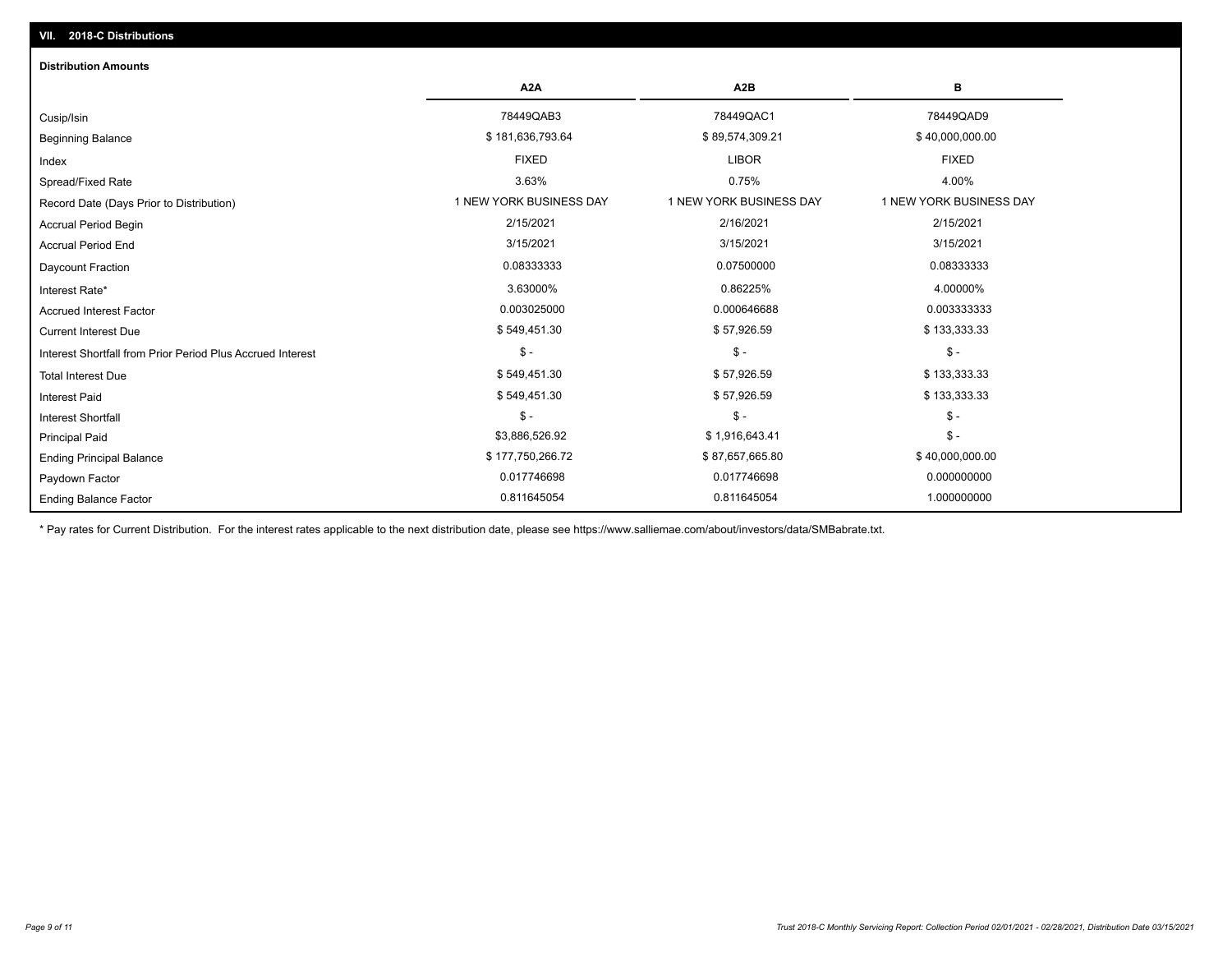## **Since Issued Total CPR**

$$
\text{total CPR} = 1 - \left(\frac{APB}{PPB}\right)^{\left(\frac{12}{MSC}\right)}
$$

APB = Actual period-end Pool Balance PPB = Projected period-end Pool Balance assuming no prepayments and no defaults Pool Balance = Sum(Principal Balance + Interest Accrued to Capitalize Balance) MSC = Months Since Cut-Off

 $\mathsf{I}$ J λ

### **Since-Issued Total Constant Prepayment Rate (CPR)**

Since-Issued Total CPR measures prepayments, both voluntary and involuntary, for a trust student loan pool over the life of a transaction. For each trust distribution, the actual month-end pool balance is compared against a month-end pool balance originally projected at issuance assuming no prepayments and defaults. For purposes of Since- Issued Total CPR calculations, projected period end pool balance assumes in-school status loans have up to a six month grace period before moving to repayment, grace status loans remain in grace status until their status end date and then to move to full principal and interest repayment, loans subject to interim interest or fixed payments during their in-school and grace period continue paying interim interest or fixed payments until full